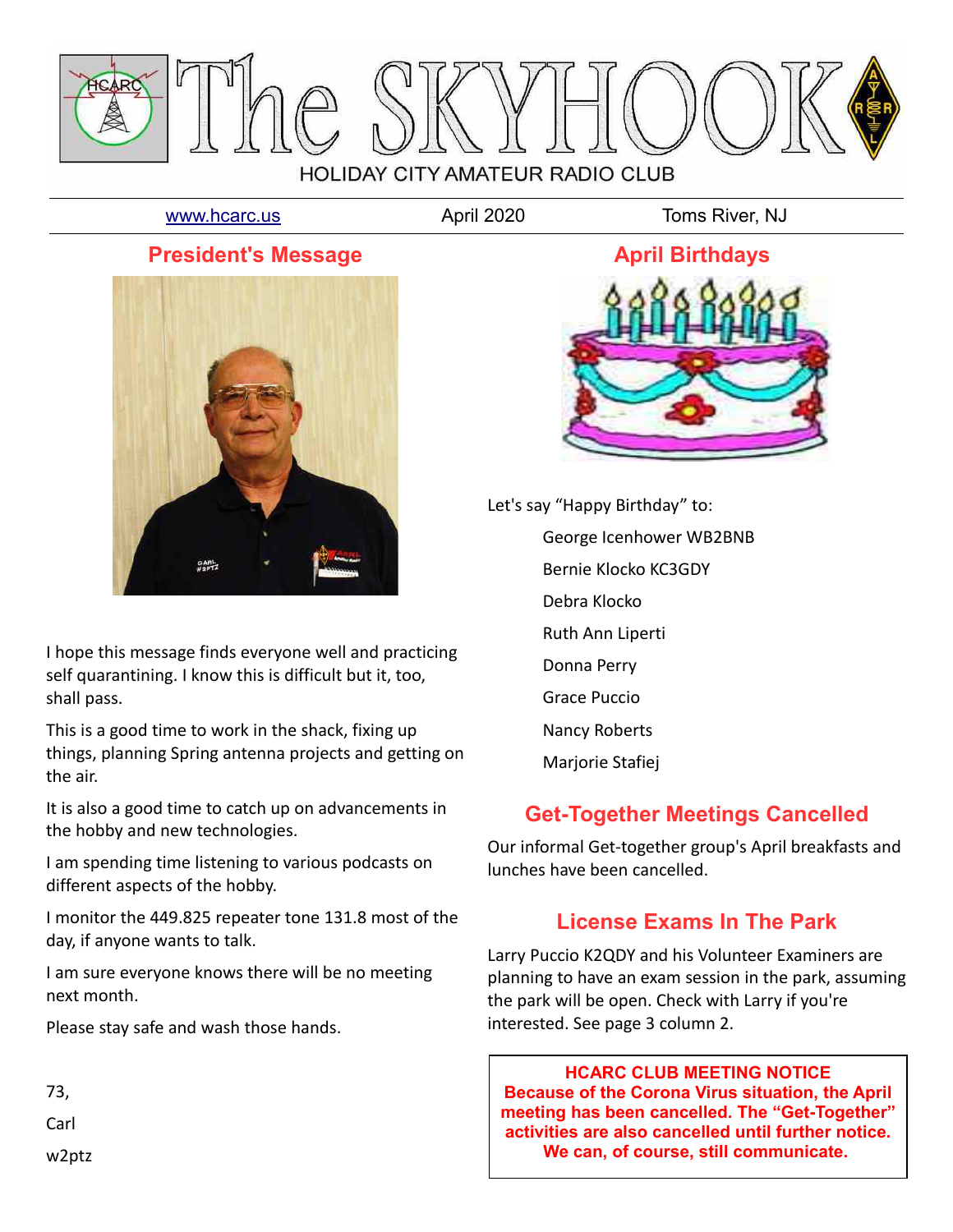### **Ocean County ARES® News**

– April, 2020

Tim – NJ2N, Paul – KB2RUV, Glen – KD2FFR and several other ARES operators have really been logging contacts with Parks on the Air (POTA), NVIS Testing and Boy Scout activities.



*KD2FFR and KB2RUV, Barnegat High School, University of Scouting, March 7, 2020*

It has become very apparent that the COVID-19 pandemic is going to interrupt amateur radio meetings and VE sessions for some time to come. No municipal support has been requested so far of Amateur Radio, but operators may be called upon to provide reports to MARS of the status of infrastructure. Now is a good time to ensure your gear is in good working order, should our services be needed. I would expect more participation on weekly nets with so many operators shut in.

One item, recently been bought to my attention, is the Ocean County ARES Operating Frequency plan. Some operators are not too happy with the OCTACXX designations because they do not lend a clue to location in the county without a hard copy chart. One suggestion I can make is to save the pdf image off the Ocean County ARES website to your phone and save it under FILES or NOTES for reference.

[http://www.wa2res.com/ARES%20Operating](http://www.wa2res.com/ARES%20Operating%20Frequencies.pdf) [%20Frequencies.pdf](http://www.wa2res.com/ARES%20Operating%20Frequencies.pdf)

Another suggestion is to use the frequency in your

radio and not a tactical call sign. The tactical call sign provided as an aid to the operator, should they require it. If you only program the tactical number with no cross reference, you are essentially flying blind. The biggest advantage of amateur radio or municipal communications is that we can operate on any frequency within our license class. Municipal communications are limited to one or two frequencies assigned by the FCC. A final option is to just drop the tactical callsigns all together and let operators decide their own method. We tried to make things easier and just made it harder.

The frequency plan also list two 2 meter simplex frequencies. The primary is 146.550 MHz and there is always a lot of traffic on this frequency for ARES purposes. The secondary of 145.555 is not in the voice band plan. Both these frequencies are to be evaluated and most likely replaced in the near future. Additionally, there are no 70 cm simplex frequencies listed and they will be added along with 10 meter digital/voice frequencies, 40 meter digital/voice frequencies and 80 meter digital/voice frequencies.

73 de WX2NJ Bob Murdock Ocean County Amateur Radio Emergency Service® EC

## **Working DX**

Working DX is a very good way for some hams to make contacts. I say some hams, as everyone does not like DXing, but rather they like to rag-chew with friends they have been in contact with for many years. Others enjoy net contacts. That's where a group of hams "get together" on a particular frequency at a specified time and also rag chew.

As for me, I enjoy the chase for the rare DX station. The ARRL provides certificates for many ham entities. If you work all the US states, you can get the Worked All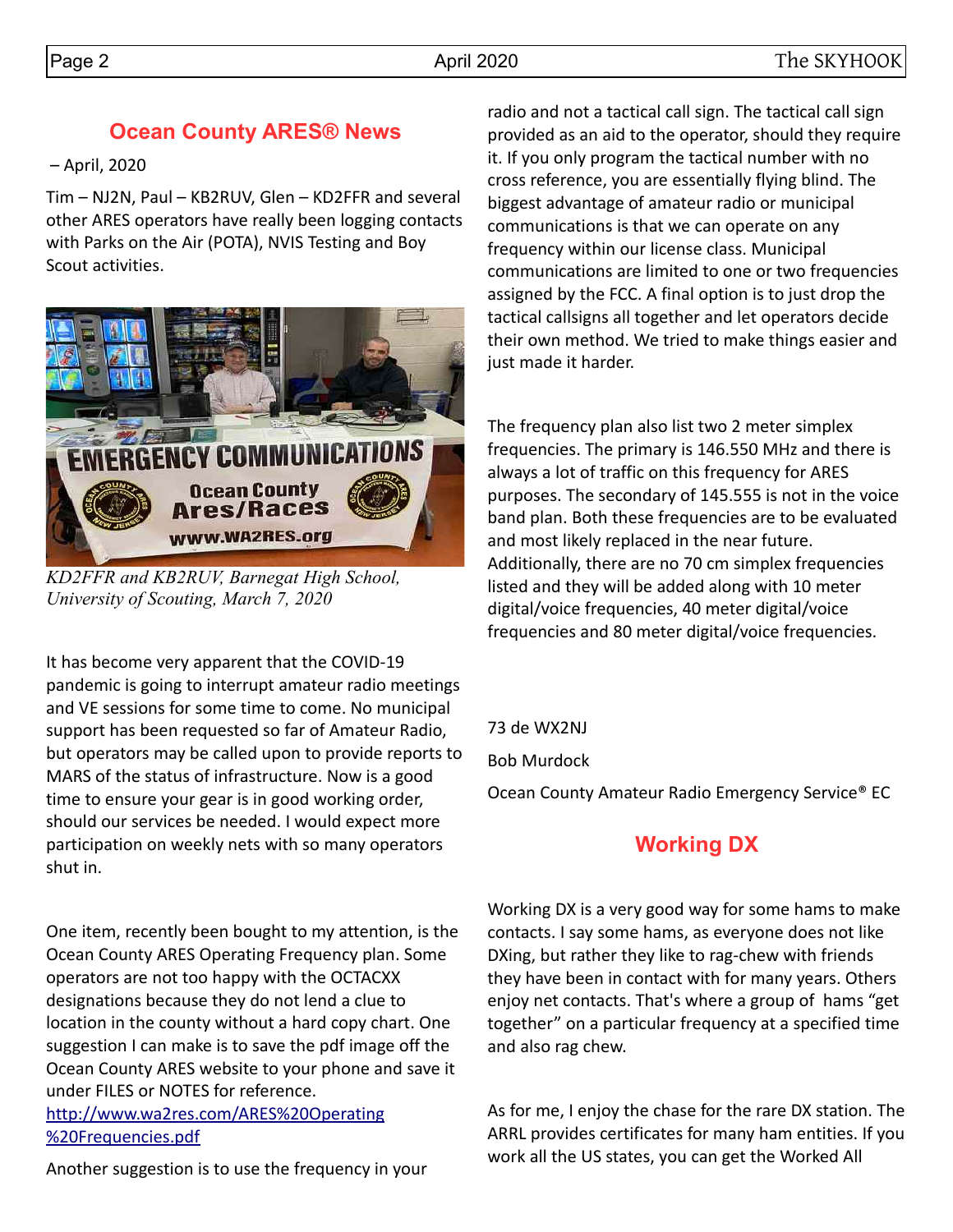States certificate. If you work 100 DX contacts you will get the DXCC award. There are some hams that are on the list for working up to 300 countries.

If you are a DXer you need to practice listening. You need to know when that part of the world is open to where you are located. Propagation is a study of sun spots. Generally the higher the sun spot number is, the better chance you have to work the DX station. The ARRL, WWV, and many hams provide daily reports of sun spot activity.

There are many hams that provide real live DX information 24 hours a day. These are called Packet Cluster. In order to use Packet Cluster you'll need to download the PuTTY program. Once you download the PuTTY program, you then can install various programs that will print the live DX spots. K1TTT, K2LS and K3RL are just a few of the hams that provide packet cluster information. The cluster will operate 24 hours per day and provides up to the minute reports of DX contacts being made all over the world. You can filter these reports to only show contacts made in the US or from any specific geographical location.

Another aid in working DX are the many DX Beacons that are installed in many countries throughout the world. W6WY California, KH6RS Hawaii, YV5B Venesuela, LU4AA Argentina, OH2B Finland, JA2IGY Japan, VK6RBD Australia, and ZS6DN in South Africa, are but a few of the beacons you can tune in to determine if there is propagation to that part of the world from your location. By going on the internet and putting into your browser "International Beacon Project Transmission Schedule" you will find the listing of stations and frequencies of all the beacons throughout the world. Each beacon puts out a CW signal for 10 seconds on the frequency they are transmitting on at that time. The beacon sending at that time changes every 10 seconds from county to country.

I hope this brief discussion on working DX will stir your interest in this aspect of ham radio. We can discuss this at one of our club meetings.

Larry Puccio K2QDY

### **[Our VE Crew](mailto:lpuccio1@comcast.net?subject=VE)**

Larry [K2QDY](mailto:lpuccio071@gmail.com) (Liaison) 732-349-2950, Urb [W1UL,](mailto:urb@W1UL.com) John [KQ4WR,](mailto:kq4wr@arrl.net) Stan [KB2P,](mailto:kb2pd@hotmail.com) Steve [N2WLH,](mailto:n2wlh@yahoo.com) Larry [WA2VLR,](mailto:lloscalz@optonline.net) Tony [KD2GSO.](mailto:tonyk613@comcast.net) Matt [K3MR](mailto:baltimatt@verizon.net)

*License exams are given by appointment at 7:00pm on the second Wednesday of each month at Holiday City South Clubhouse, Bldg A, which is at the corner of Mule Rd. and Santiago Dr. Call Larry Puccio, K2QDY, at 732-349-2950 for an appointment.* 

*Directions: From either Route 37 W or Davenport Road, take Mule Road to Santiago Drive. Clubhouse A is the building nearest the street corner.*

#### **CLUB COMMITTEES**

| Refreshments:       |                    | Marge KD2LNT pearl1122@comcast.net |
|---------------------|--------------------|------------------------------------|
| Webmaster:          |                    | Steve N2WLH N2WLH@yahoo.com        |
| Programs:           | (open)             |                                    |
| Sunshine:           | Dave WA2DJN        | WA2DJN3@verizon.net                |
| Field Day:          | Larry <b>K2QDY</b> | 732-349-2950                       |
| <b>VE Sessions:</b> | Larry <b>K2QDY</b> | 732-349-2950                       |
| Membership:         | Doug <b>KC2TZC</b> | 732-928-2316                       |

#### **Holiday City Amateur Radio Club Toms River, New Jersey Web Site** [www.hcarc.us](http://www.hcarc.us/)

| President                           | Carl Lee            | W2PTZ              | 732 575-7558        |
|-------------------------------------|---------------------|--------------------|---------------------|
| <b>Vice President</b>               | <b>Billy Locke</b>  |                    | KD2MHA 732 281-0151 |
| <b>Secretary</b>                    | <b>John Perry</b>   | <b>KD2NDY</b>      | 732-349-2705        |
| <b>Treasurer</b>                    | <b>Larry Puccio</b> | K <sub>2</sub> ODY | 732-349-2950        |
| <b>Executive Board Doug Poray</b>   |                     | <b>KC2TZC</b>      | 732-928-2316        |
| <b>Executive Board John Roberts</b> |                     | KQ4WR              | 732-966 4665        |
| <b>W2HC Trustee</b>                 | <b>Larry Puccio</b> | K <sub>2</sub> ODY | 732-349-2950        |

Membership is open to all interested persons. Ham license is not required. Dues are \$25.00 per year, payable Jan  $1<sup>st</sup>$ . Members joining during the year will have the dues prorated. Family membership \$30.00 per family.

---------------------------------------------------------- Meetings are held on the first Thursday of every month, at 7:00 pm, except December.

Location: Meeting Room #1 in Holiday City South Clubhouse A. Directions: From either Route 37 W or Davenport Road, take Mule Road to Santiago Drive. Turn into the parking lot from Santiago Drive and park near the pool. Enter the building nearest the street corner..

The SKYHOOK is published monthly as the HCARC's official newsletter. Editor and Publisher:

John Roberts [KQ4WR](mailto:kq4wr@arrl.net) 7 Lincoln Ct. Whiting, NJ 08759-1505 e-mail [KQ4WR@arrl.net](mailto:KQ4WR@arrl.net) 732 966 4665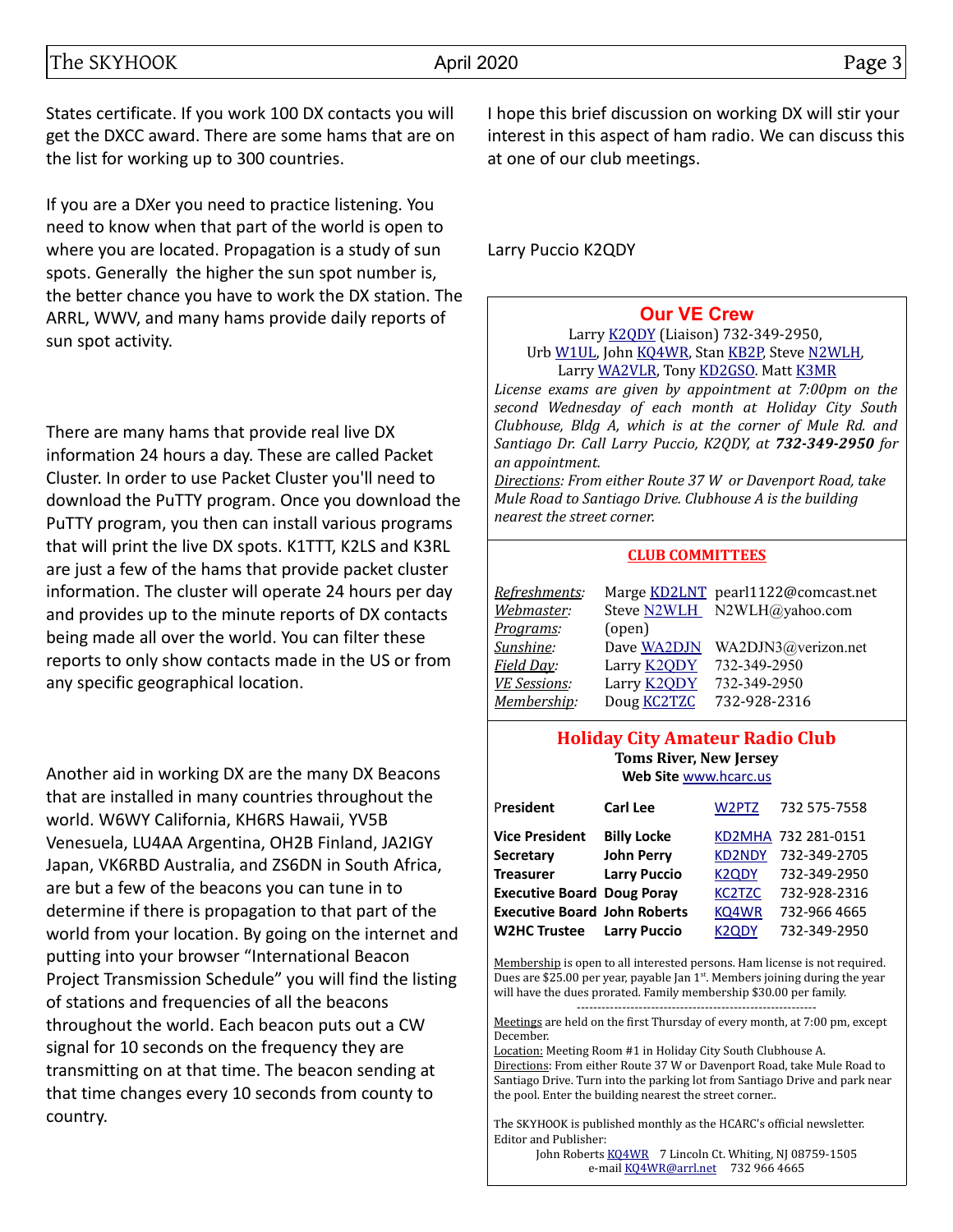**Larry, K2QDY Worked:**



100th Anniversary Original Bug



| Date     | Time  | Freq   |            | Mode Call Sign Entity |                    | Loc    | Miles | Dir        |
|----------|-------|--------|------------|-----------------------|--------------------|--------|-------|------------|
| 3/1/2020 | 14:59 | 14.016 | <b>CM</b>  | S090PZK               | Poland             | K002mg | 4307  | <b>NE</b>  |
| 3/1/2020 | 15:03 | 14.019 | <b>CW</b>  | HA9FM                 | Hungary            | JN97nm | 4403  | <b>NE</b>  |
| 3/1/2020 | 16:17 | 14.203 | <b>SSB</b> | IW3IBK                | Italy              | JN55vd | 4181  | <b>NE</b>  |
| 3/1/2020 | 16:24 | 14.237 | <b>SSB</b> | IK0ETA                | Italy              | JN62ks | 4309  | <b>NE</b>  |
| 3/1/2020 | 22:05 | 7.025  | <b>CM</b>  | EA3KE                 | Spain              | JN00ir | 3820  | ENE        |
| 3/3/2020 | 21:11 | 10.108 | <b>CW</b>  | PJ4/K5KG              | Bonaire            | FK52vd | 1958  | <b>SSE</b> |
| 3/7/2020 | 00:02 | 7.165  | <b>SSB</b> | 9A1A                  | Croatia            | JN85ao | 4345  | <b>NE</b>  |
| 3/7/2020 | 00:09 | 7.187  | <b>SSB</b> | DL6FBL                | Germany            | JO31cq | 3757  | <b>NE</b>  |
| 3/7/2020 | 00:19 | 7.189  | <b>SSB</b> | CR6T                  | Portugal           | IM59wo | 3427  | ENE        |
| 3/7/2020 | 00:47 | 7.151  | <b>SSB</b> | EA5Z                  | Spain              | IM98qh | 3830  | <b>ENE</b> |
| 3/7/2020 | 13:57 | 14.187 | <b>SSB</b> | SN8K                  | Poland             | K010bb | 4426  | <b>NE</b>  |
| 3/7/2020 | 14:00 | 14.175 | SSB        | YT1A                  | Serbia             | KN03ir | 4608  | <b>NE</b>  |
| 3/7/2020 | 14:02 | 14.164 | <b>SSB</b> | VP5M                  | Turks & Caicos Is. | FL41ct | 1263  | S          |
| 3/7/2020 | 14:10 | 14.182 | <b>SSB</b> | IZ5EBL                | Italy              | JN53kt | 4186  | <b>NE</b>  |
| 3/7/2020 | 14:14 | 14.218 | <b>SSB</b> | <b>S50R</b>           | Slovenia           | JN76fc | 4262  | <b>NE</b>  |
| 3/8/2020 | 17:46 | 14.201 | <b>SSB</b> | 0Z7X                  | Denmark            | J056gh | 3805  | <b>NE</b>  |
| 3/8/2020 | 17:48 | 14.205 | <b>SSB</b> | OM2VL                 | Slovak Republic    | JN87tx | 4327  | <b>NE</b>  |
| 3/8/2020 | 17:50 | 14.215 | <b>SSB</b> | DF2BO                 | Germany            | JO31aa | 3768  | <b>NE</b>  |
| 3/8/2020 | 17:52 | 14.221 | <b>SSB</b> | F6KOP                 | France             | JN18pn | 3717  | <b>NE</b>  |
| 3/8/2020 | 17:54 | 14.235 | SSB        | TM6M                  | France             | IN78rj | 3383  | <b>NE</b>  |
| 3/8/2020 | 17:55 | 14.246 | SSB        | YT1A                  | Serbia             | KN03ir | 4608  | <b>NE</b>  |
| 3/8/2020 | 17:55 | 14.247 | SSB        | M6T                   | England            | J002rf | 3554  | <b>NE</b>  |
| 3/8/2020 | 17:57 | 14.253 | SSB        | ED3X                  | Spain              | JN01ur | 3837  | ENE        |
| 3/8/2020 | 17:58 | 14.255 | SSB        | VP5M                  | Turks & Caicos Is. | FL41ct | 1263  | S          |
| 3/8/2020 | 17:59 | 14.258 | <b>SSB</b> | EC7K                  | Spain              | IN80dj | 3619  | <b>ENE</b> |
| 3/8/2020 | 18:05 | 14.273 | <b>SSB</b> | I0IJ                  | Italy              | JN52wa | 4290  | <b>ENE</b> |
| 3/8/2020 | 19:45 | 14.164 | <b>SSB</b> | HA8JV                 | Hungary            | KN06nq | 4513  | <b>NE</b>  |
| 3/8/2020 | 19:47 | 14.174 | <b>SSB</b> | CT1EOD                | Portugal           | IM58jo | 3400  | ENE        |
| 3/8/2020 | 19:49 | 14.166 | <b>SSB</b> | IA2EGL                | Italy              | JNG2ma | 4342  | ENE        |
| 3/8/2020 | 19:50 | 14.162 | <b>SSB</b> | 404T                  | Montenegro         | JN92gk | 4566  | <b>NE</b>  |
| 3/8/2020 | 22:47 | 14.174 | <b>SSB</b> | PY2CP                 | Brazil             | GG66pk | 4736  | <b>SSE</b> |
| 3/8/2020 | 22:49 | 14.16  | <b>SSB</b> | FY5FY                 | French Guiana      | GJ34uv | 2783  | <b>SE</b>  |
| 3/8/2020 | 23:01 | 14.182 | <b>SSB</b> | PY1V0Y                | Brazil             | GG87ic | 4781  | <b>SSE</b> |
| 3/8/2020 | 23:20 | 14.19  | <b>SSB</b> | PY1ZV                 | Brazil             | GG87ko | 4754  | <b>SSE</b> |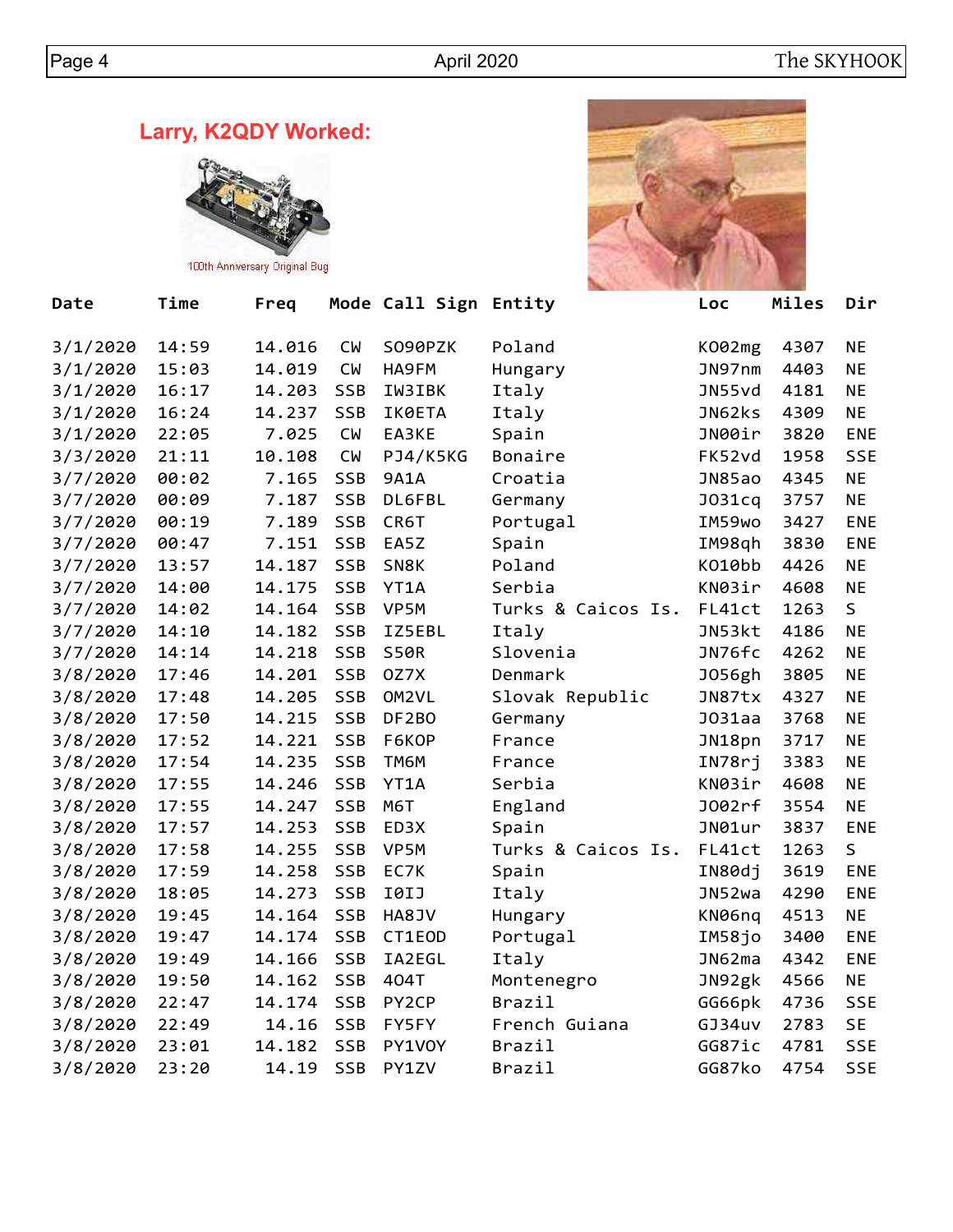# **A Single Pulse Into A Cable?**

Many years ago, I wanted to see what happens to a single pulse in a coaxial cable.

I had some fine equipment available:

- a fast 50 ohm pulse generator,
- a 6.5 foot 50 ohm coaxial cable,
- a 50 ohm UHF dummy load, and
- a really fast oscilloscope.

First, I put a 50 ohm dummy load at the "far" end of a 6.5 foot 50 ohm cable, and sent a single one-volt 2 nanosecond pulse into the "near" end.

As expected, the pulse going in drew 20 milliamps, and it appeared 10 nanoseconds later at the dummy load, apparantly unchanged. (It takes 10ns for a signal to travel 6.5 feet in the 50 ohm cable, which is why I had cables made that length).

For the second experiment, I disconnected the dummy load and did it again.

As before, the pulse going in drew 20 milliamps, and appeared at the "far" end 10 nanoseconds later.

In another 10 nanoseconds, it re-appeared at the "near" end, where it was absorbed by the pulse generator.

For the third experiment, I shorted the "far" end.

This time, the pulse entered the cable, drawing 20 milliamps as before, but appeared 20 nanoseconds later at the "near" end as a negative one-volt pulse, where it was absorbed by the pulse generator.

After thinking it over, I realized that at the start of each case, the cable had completely accepted the pulse as if it were a 50 ohm load, because it had no energy still in it.

In the first case, the voltage-to-current ratio was correct for the load to completely absorb it.

In the second case, no output current could flow, so the energy reflected back to the "near" end.

In the third case, there could be no voltage at the shorted end, so again the energy was reflected.

The DC part of the voltage at the "near" end had to be

zero, so the pulse was negative.

This principle, called Time Domain Reflectometry, is used to find the locations of opens and shorts in underground power lines, telephone cables, and even within PC boards.

-John Roberts KQ4WR

# **The 80 Meter Band Is Alive**

A look at page 71 of QST showed me that April must be a good month to work the 80 meter band. A long wire antenna and a good RF ground, an antenna tuner and an HF transceiver, plus a mike or a key, are what you need. That and some patience, of course. The experts say "Listen, listen, listen".

Don't bother calling CQ. Hardly any DXer still needs to work Southern New Jersey for an award. But answering a CQ or getting in line in a pile-up can be rewarding.

On the other hand, you might have success working toward your Worked All States certificate, as there are several "QSO parties" in April.

But there are also lots of rag-chew opportunities also. If one sounds interesting, try calling a station that's just finishing a QSO.

Your first time on HF? Well, it should be fun. Most hams are very friendly, and patient, and will slow down for you if necessary. Every DXer remembers what his first HF contact was like.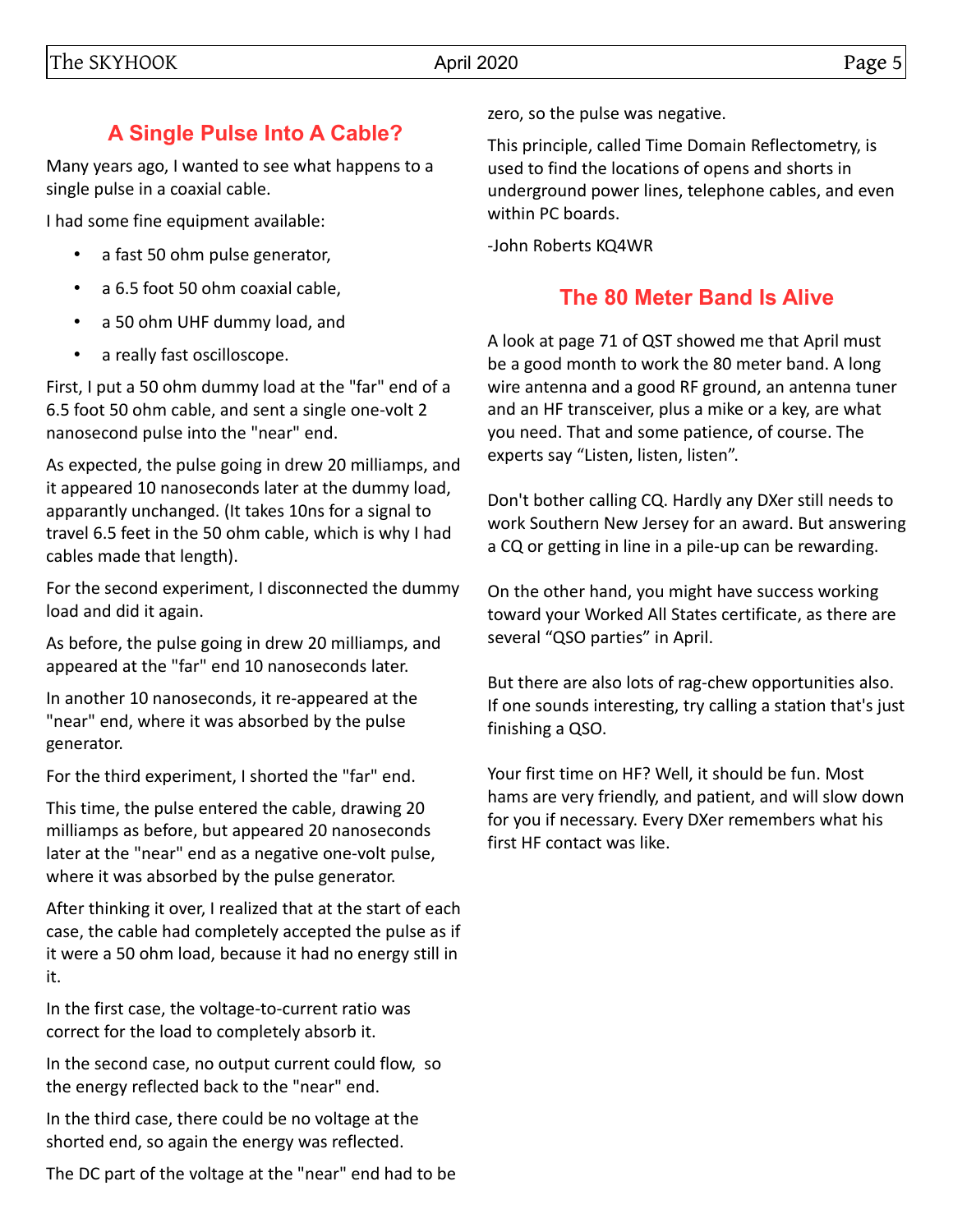### **Some DX Opportunities**

Callsigns shown in alphanumeric order *Italics if over 6000 miles* Mode codes: 8 = JT8, c = QRS CW, C = CW, D = Digital, J = JP4, P = PSK31, R = RTTY, S = SSB, T = SSTV. Bands: "Low" usually means 160, 80 & 40m.

Many thanks to NG3K, Wikipedia, Google Maps, the ARRL, the RSGB, DXW, TDDX & QRZ.com for the data.

| <b>START</b> | <b>FINISH</b> | <b>ENTITY</b>      | <b>CALLSIGN</b> | <b>IOTA</b> | <b>BANDS</b> | <b>MODES</b> | OSL via    | <b>LOC</b> | Miles | Dir        | Info by       |
|--------------|---------------|--------------------|-----------------|-------------|--------------|--------------|------------|------------|-------|------------|---------------|
| Mar 08       | Apr 09        | <b>Barbados</b>    | 8P6DR           | NA-021      | 80-10m       | C            | LoTW       | GF03fe     | 2055  | <b>SSE</b> | <b>TDDX</b>   |
| Mar 25       | Apr 06        | <b>Bolivia</b>     | CP6/R7AL        |             | 160-10m      | CS8          | LoTW       | FH82ig     | 4050  | <b>SSE</b> | <b>DXNews</b> |
| Mar 25       | Apr 06        | <b>Bolivia</b>     | CP6/RK8A        |             | 160-10m      | CS8          | LoTW       | FH82ig     | 4050  | SSE        | <b>DXNews</b> |
| Mar 25       | Apr 06        | <b>Bolivia</b>     | CP6/RW9JZ       |             | 160-10m      | C S 8        | LoTW       | FH82ig     | 4050  | SSE        | <b>DXNews</b> |
| Mar 25       | Apr 06        | <b>Bolivia</b>     | CP6/RZ3K        |             | 160-10m      | CS8          | LoTW       | FH82ig     | 4050  | SSE        | <b>DXNews</b> |
| Mar 06       | Apr 01        | Madeira            | CT9/DL3KWF      | AF-014      | 80-10m       |              | eQSL       | IM12mr     | 3174  | E          | <b>DXNews</b> |
| Mar 06       | Apr 01        | Madeira            | CT9/DL3KWR      | AF-014      | 80-10m       |              | eQSL       | IM12mr     | 3174  | E          | <b>DXNews</b> |
| Apr 17       | Apr 25        | <b>Philippines</b> | DU2/SP5APW      | OC-092      | $80 - 10m$   | S 84         | LoTW       | PK09rh     | 8223  | NNW        | 425DXN        |
| Apr 10       | Apr 13        | Svalbard           | JW/DC8TM        | EU-026      | 80-10M       | $S_8$        | DC8TM Buro | J075tf     | 3566  | <b>NNE</b> | DXW.Net       |

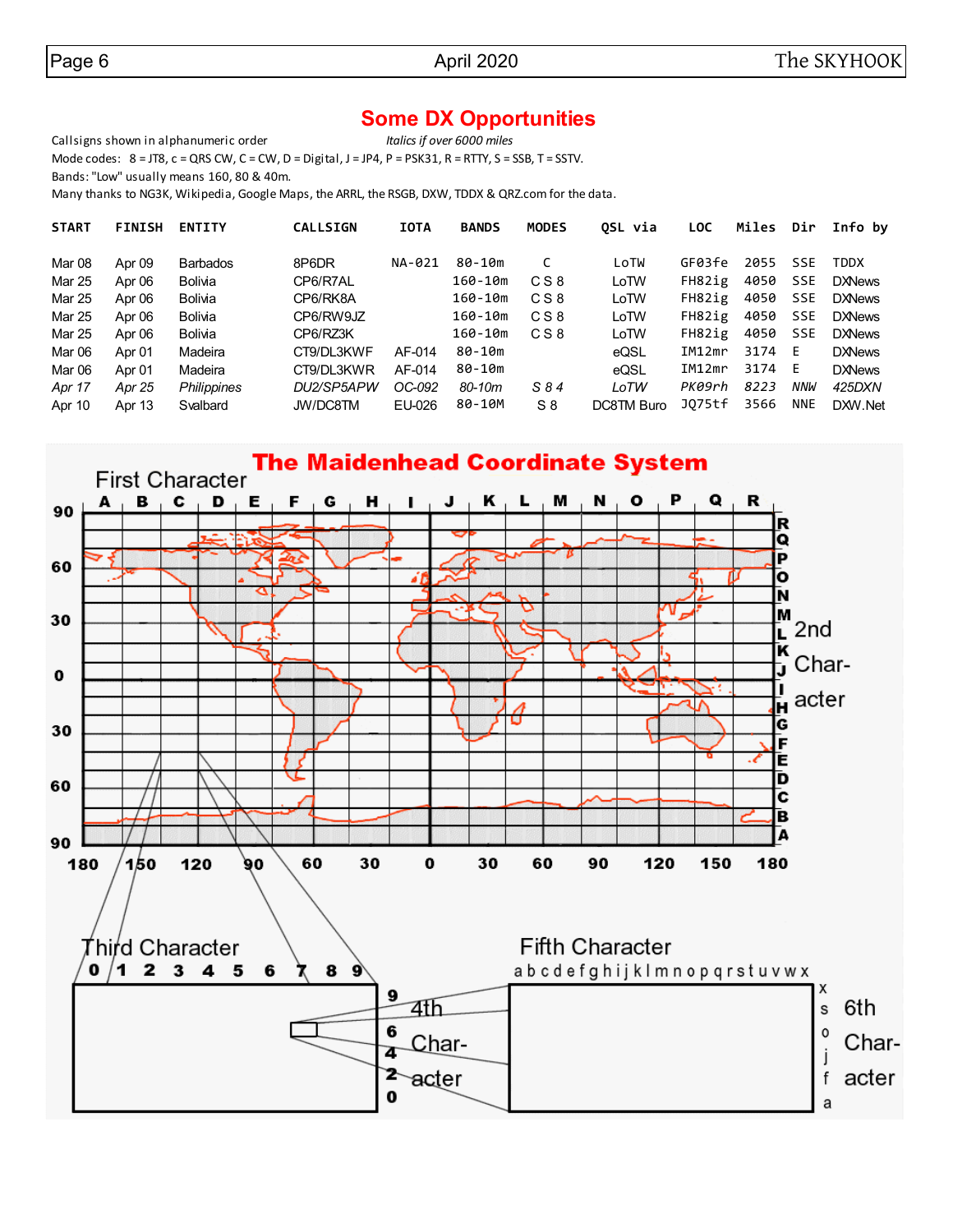### **1950's Ham Radio Parts And Tools**

If you built a lot of your own ham radio equipment in the 1950's, you probably used many of the following parts and tools available at "Radio Row" stores. (Some of those stores even had merchandise on the sidewalk. One had a barrel of tubes marked "GUARANTEED TO LIGHT".) Here's a partial list of what they sold, other than war surplus and complete radios:

Aerovox capacitors, Allen-Bradley potentiometers, Alpha Wire & cable, American Beauty Soldering Iron, Amphenol connectors, Atlas mike stands, Barker & Williamson coils, Belden wire & cable, Bliley crystals, Brush headphones, Bud (MiniBox & cabinets), Cannon connectors, Chicago Miniature Lamps, Cinch-Jones connectors, Centralab switches, Cornell Dubilier capacitors, Cutler-Hammer toggle switches, Dow Key RF relay, Electrovoice mikes, Erson Multicore solder, General Cement (glue, paint, etc), Greenlee hole punches, Hammerlund variable capacitors, IRC resistors, James Millen transmitter parts, EF Johnson connectors & low pass filter, Kester Solder, Klein and Krauter pliers and wire cutters, Littelfuse fuses and fuseholders, Micro Switch, JW Miller IF transformers, Mueller alligator clips, National Union tubes, Ohmite resistors, Par Metal cabinets, Peterson crystals, Philmore (test leads & small parts), Potter Brumfield relays, Quam speaker, RCA tubes, Sangamo capacitors, Simpson multi-meter, Shure microphone, HH Smith (solder lugs, etc), Sprague capacitors, Stancor transformers, Switchcraft, Thordarson and Triad transformers, Triplett meters, Turner mike, Ungar soldering iron, UTC transformers & audio filters, Walsco (nuts & bolts, etc), Weller soldering gun, Xcelite nut drivers.

Or, you may have built kits from companies like Heathkit, Eico, Meissner, or modified war surplus.

Sadly, the majority of those manufactrurers are no longer in business, and New York's Radio Row was demolished to become the site of the World Trade Center.

### **A Hobby For The Blind**

Back in the 1950's, I built all my own ham equipment. One day, the fellow ahead of me at the parts counter had a number of little envelopes labelled in Braille.

As he bought each part on his Braille parts list, he carefully placed it in the corresponding envelope to identify it.

I spoke with him briefly afterward, and found that he was also an amateur radio operator.

I think his last name was Gunderson, I don't remember his callsign.

He said he was building a field strength meter that gave readings he could hear.

He said he had the glass removed from the meter on his transmitter so he could feel the pointer. I was impressed that he could touch such a delicate thing without damaging it.

He said he had learned to solder by touch, which surprised me.

Many years later, I met another blind ham. He was the Treasurer of the Huntsville Alabama Amateur Radio Club, of which I was a member. He held that position for several years, and was still Treasurer when I left for New Jersey.

I wonder if his accounts were written in Braille.

There's an amateur radio group called Courage Kenny Handiham Program for people who have various disabilities.

The members are called Handihams.

See www.handiham.org for information.